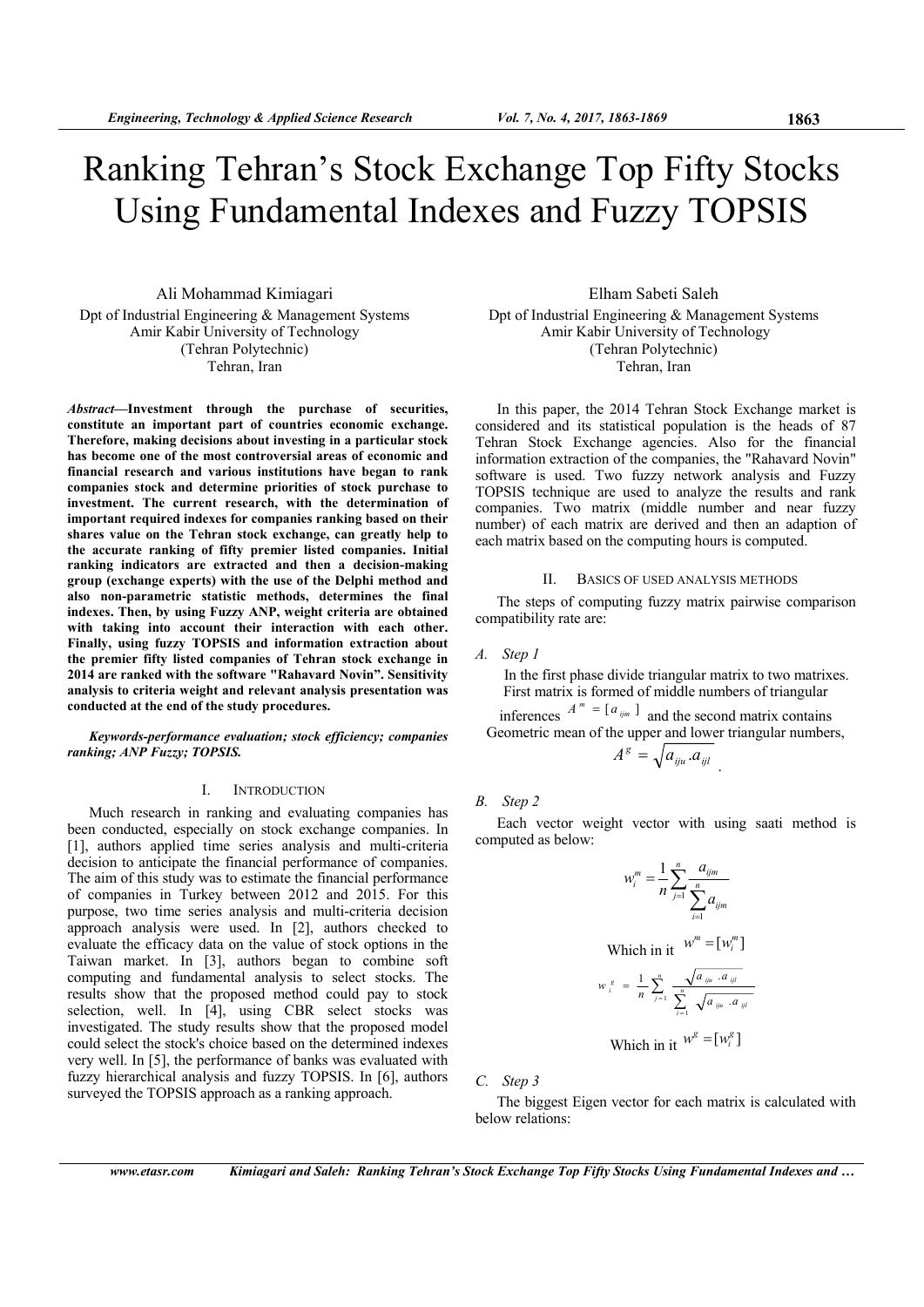$$
\lambda_{\max}^m = \frac{1}{n} \sum_{i=1}^n \sum_{j=1}^n a_{ijm} \left(\frac{w_j^m}{w_i^m}\right)
$$

$$
\lambda_{\max}^g = \frac{1}{n} \sum_{i=1}^n \sum_{j=1}^n \sqrt{a_{iju} \cdot a_{ijl}} \left(\frac{w_j^g}{w_j^g}\right)
$$

## *D. Step 4*

Consistency index is calculated with using below relations.

$$
CI^{m} = \frac{(\lambda_{\text{max}}^{m} - n)}{(n - 1)}
$$

$$
CI^{g} = \frac{(\lambda_{\text{max}}^{g} - n)}{(n - 1)}
$$

## *E. Step5*

To calculate the consistency rate (CR), the CI index is divided to random index (RI). If the result value is less than 0.1, matrix diagnosed consistent and usable. To produce random matrixes, first the middle value of triangular fuzzy number produced randomly in [1/9, 9] interval mutually. Then, low bound of each triangular number in [produced middle value, 1/9] interval and upper bound value in [1/9, produced middle value] interval is produced randomly and at last, their random index value was obtained by dividing resultant random matrix to two middle bound matrix and geometric mean of up and low bounds matrix. We compare computed consistency rate for two matrix based on below relations with threshold 0.1:

$$
CR^{-s} = \frac{CI^{-s}}{RI^{-s}}
$$

$$
CR^{-m} = \frac{CI^{-m}}{RI^{-m}}
$$

If both indexes were lower than 0.1, fuzzy matrix is consistence. While both were more than 0.1, decision-making will be asked to reconsider the priorities presented and while only  $CR^{m}(CR^{g})$  was more than 0.1, decision-making of reconsidering in middle values (bounds) make fuzzy inference.

# III. STEPS OF OBTAINING COMPONENT WEIGHTS WITH FUZZY NETWORK ANALYSIS

Based on super-matrix, steps of component weights computing include:

The first step is to bring together experts comments, the paired comparisons of geometric mean respondents is taken.

Second: the Eigen vector comparison: to calculate Eigen vector comparison each pairwise comparisons tables aggregated, according to equation logarithmic least squares method is used.

$$
w_{k}^{s} = \frac{\left(\prod_{j=1}^{n} a_{kj}^{s}\right)^{\frac{1}{n}}}{\sum_{i=1}^{n} \left(\prod_{j=1}^{n} a_{ij}^{m}\right)^{\frac{1}{n}}}, \quad s \in \{l, m, u\}
$$

As:

Third: forming Eigen vector matrixes  $(W_{ij})$ : these matrixes include Eigen vectors which obtained from second step of pairwis comparisons.

Fourth step: computing final levels weights: for computing final weight of each level component  $(W_i^*)$  the multiplication of Eigen matrix-vector of inner relation in same level of Eigen vector must be multiplied by the higher level of upper level.

$$
W_i^* = W_{ii} \times W_{i(i-1)} \times W_{i-1}^*
$$

While, there was not one level  $W_{ii}$  matrix, it is necessary to substitute identity matrix with the same degree of that matrix. In the other word, below formula is used.

$$
W_i^* = I \times W_{i(i-1)} \times W_{i-1}^*
$$

TOPSIS method is a common approach in decision making multi-criteria (MADM) to the development phase space. This method requires a decision-making matrix which rows of this matrix is options and columns of the matrix are the criteria [7, 8, 9]. With a systematic approach, we can develop a TOPSIS decision making method to fuzzy space. To increase the accuracy of calculations, we can assume that the degree of importance of decision criteria and qualitative variables rates as linguistic variables were collected. In fuzzy space, linguistic variables can be defined in the form of fuzzy numbers. Many decision-making techniques in fuzzy space rather profit paired comparisons to reach a decision matrix. Always a multi-criteria decision-making problem in fuzzy space can be shown in matrix form as below.

|                       | X <sub>11</sub> | X <sub>12</sub> |  | $x_{1n}$ |  |  |  |
|-----------------------|-----------------|-----------------|--|----------|--|--|--|
|                       |                 |                 |  |          |  |  |  |
|                       | X <sub>21</sub> | $x_{22}$        |  | $x_{2n}$ |  |  |  |
| D<br>$=$              |                 |                 |  |          |  |  |  |
|                       |                 |                 |  |          |  |  |  |
|                       |                 |                 |  |          |  |  |  |
|                       |                 |                 |  |          |  |  |  |
|                       | $x_{m1}$        | $x_{m2}$        |  | $x_{mn}$ |  |  |  |
|                       |                 |                 |  |          |  |  |  |
| $= [w_1, w_2, , w_n]$ |                 |                 |  |          |  |  |  |

Note that each of the linguistic variables  $X_{ij}$  and  $W_j$  can be in the form of triangular fuzzy numbers is defined as follows:

$$
\tilde{X}_{ij} = (a_{ij}, b_{ij}, c_{ij})
$$
  

$$
\tilde{W}_{j} = (w_{j1}, w_{j2}, w_{j3})
$$

For the TOPSIS technique, it is necessary to normalize obtained data in decision-making matrix using Euclidean norms. This normalization method has high complexity. But if we want to use this technique in a fuzzy space, we can use simpler norms such as linear to data homogenization. Thus, normalized fuzzy decision matrix is obtained as follows

*www.etasr.com Kimiagari and Saleh: Ranking Tehran's Stock Exchange Top Fifty Stocks Using Fundamental Indexes and …*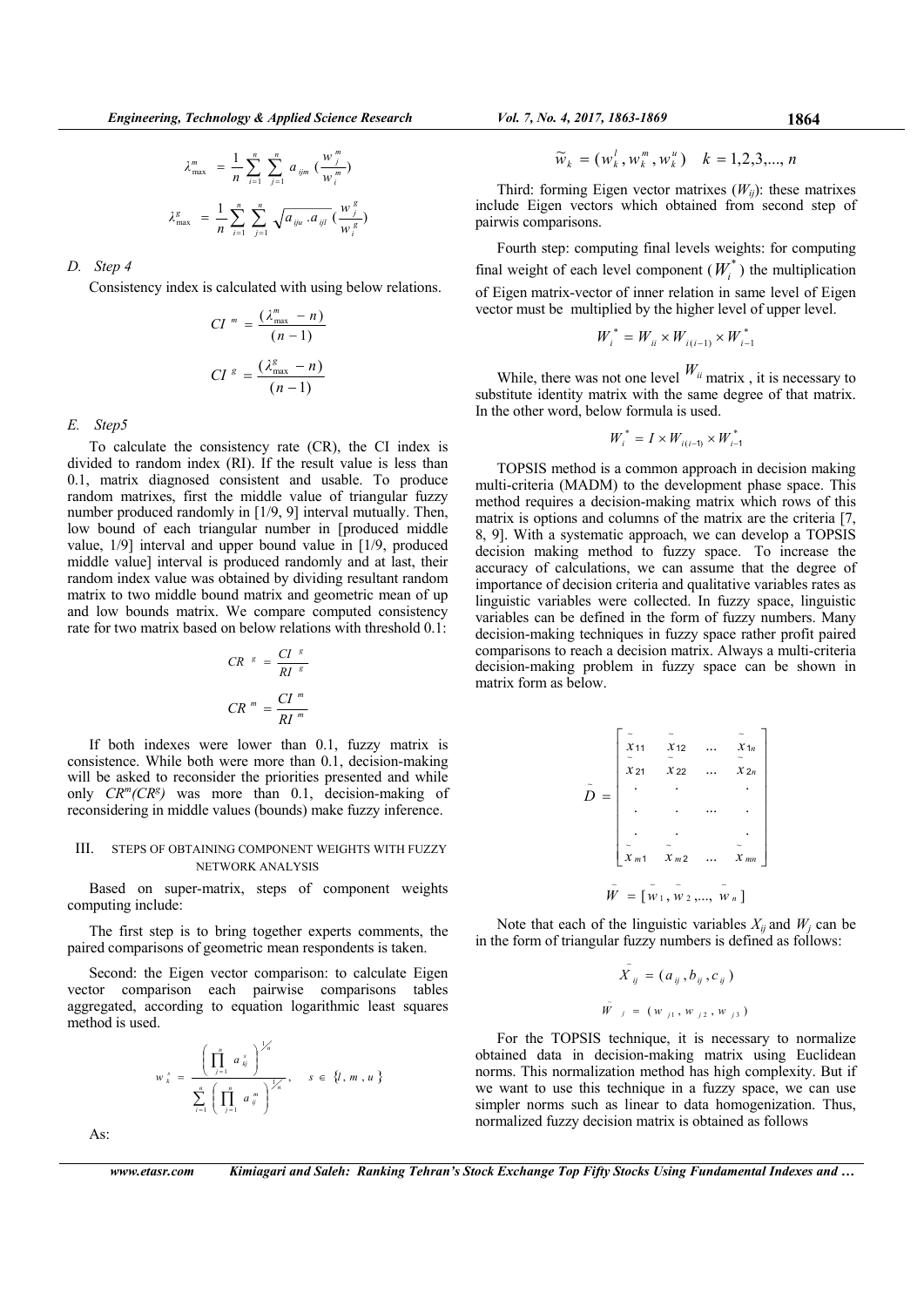$m \times n$  $\tilde{R} = \begin{bmatrix} \tilde{r}_{ij} \ \tilde{r}_{ij} \end{bmatrix}_{m \times}$  $\tilde{R} = \left\lceil \frac{\tilde{r}}{r} \right\rceil$ 

If we define B and C respectively as set of same direction criteria with cost and profit, we have:

$$
\tilde{r}_{ij} = \left(\frac{a_{ij}}{c_j^*}, \frac{b_{ij}}{c_j^*}, \frac{c_{ij}}{c_j^*}\right) \quad j \in B
$$
\n
$$
\tilde{r}_{ij} = \left(\frac{a_j^-}{c_{ij}}, \frac{a_j^-}{b_{ij}}, \frac{ca_j^-}{c_{ij}}\right) \quad j \in C
$$
\n
$$
c_j^* = \max \ c_{ij} \qquad \text{if} \quad j \in B
$$
\n
$$
a_j^- = \min \ a_{ij} \qquad \text{if} \quad j \in C
$$

By using this normalizing method, we can now homogenize all fuzzy data based on obtained triangular numbers in a range between zero and one. Now, based on row vector of criteria weights (W) and normalized decision matrix R can be obtained the decision weighted matrix.

$$
\tilde{V} = \left[ \tilde{v}_y \right]_{m \times n}
$$

So that each of the elements of this matrix are equal:

$$
\tilde{v}_{ij} = \tilde{r}_{ij} \cdot \tilde{w}_{j}
$$
, i = 1,2, ..., m, j = 1,2, ..., n,

Each of the weighted normalized decision matrix elements are fuzzy triangular numbers which their numbers are homogenized between zero and one. Based on this matrix, positive and negative ideal options can be defined:

$$
A^{+} = (\stackrel{\circ}{v}_{1}, \stackrel{\circ}{v}_{2}, \dots, \stackrel{\circ}{v}_{n})
$$
  

$$
A^{-} = (\stackrel{\circ}{v}_{1}, \stackrel{\circ}{v}_{2}, \dots, \stackrel{\circ}{v}_{n})
$$

Where:

$$
\tilde{v}_j^* = (1,1,1)
$$
  

$$
\tilde{v}_j = (0,0,0)
$$

After calculating positive and negative ideal options, the distance of each options of these two ideal choices will be achieved

$$
d_i^* = \sum_{j=1}^n d(\tilde{v}_{ij} - \tilde{v}_j^*) \qquad i = 1, 2, ..., m
$$
  

$$
d_i^- = \sum_{j=1}^n d(\tilde{v}_{ij} - \tilde{v}_j) \qquad i = 1, 2, ..., m
$$

At last, the closeness coefficient is calculated to determine the priorities of options. This coefficient can be obtained based on the values  $d_i^*$ ,  $d_i^-$  of each alternative as follows:

$$
CC_i = \frac{d_i^-}{d_i^* + d_i^-} \qquad i = 1, 2, ..., m
$$

Now, we can sort all options based on higher value of *CCi***.** 

# IV. DATA ANALYSIS RESULTS

In this step, the most important financial ratios were identified as primary indexes. These indexes are mentioned in 12 criteria-groups in below and were offered to experts by questionnaire to each experts mention their opinions about importance of this criterion in the ranking process of Tehran Stock Exchange company's shares (Table I). Answers of 51 completed questionnaires regarding the importance of criteria of ranking Tehran Stock Exchange company shares is shown as table and graph with Delphi method by descriptive approach. In this questionnaire, the importance of intended indexes in the direction of the research purposes has been questioned. In this part, with considering Figure 1, we calculate each fifty premier company ranking indexes weight and active company of Tehran Stock Exchange with ANP fuzzy approach for group decision making.

TABLE I. THE IDENTIFIED PRIMARY CRITERIA FOR RANKING COMPANY **STOCKS** 

| Row | Index                                             | Row | Index                       |
|-----|---------------------------------------------------|-----|-----------------------------|
|     | Beta Coefficient (systematic risk)                |     | Returns                     |
| 2   | Financial ratios (liquidity,<br>efficiency, etc.) | 8   | Risk and Return             |
| 3   | Dividend Per Share (DPS)                          | 9   | Earnings per share<br>(EPS) |
|     | Capital increase                                  | 10  | Sales growth                |
|     | <b>Balance</b> sheet                              | 11  | Growth in profit<br>margins |
| 6   | Profit and loss                                   | 12  | Price to earnings ratio     |

| Prioritizing<br>indicators            | <b>Beta coefficient</b> | <b>Earnings per share</b><br>(EPS) | Sales growth       | Price to earnings<br>ratio P/E | Dividend per share<br>(DPS) | Growth in profit<br>margins |
|---------------------------------------|-------------------------|------------------------------------|--------------------|--------------------------------|-----------------------------|-----------------------------|
| <b>Beta coefficient</b>               | (1, 1, 1)               | (4, 5.13, 6.22)                    | (2, 2.47, 2.89)    | (6, 7, 8)                      | (3.64, 4.72, 5.77)          | (4.58, 5.6, 6.61)           |
| <b>Earnings per share</b><br>(EPS)    | (0.17, 0.2, 0.25)       | (1, 1, 1)                          | (0.33, 0.41, 0.5)  | (0.8, 1, 1.36)                 | (1.59, 2.03, 2.63)          | (1.59, 2.09, 2.72)          |
| Sales growth                          | (0.35, 0.41, 0.5)       | (2, 2.47, 3.11)                    | (1, 1, 1)          | (4, 5.13, 6.22)                | (2.29, 2.76, 3.42)          | (6.35, 7.4, 8.44)           |
| <b>Price to earnings</b><br>ratio P/E | (0.13, 0.15, 0.17)      | (0.74, 1, 1.26)                    | (0.17, 0.2, 0.25)  | (1, 1, 1)                      | (0.7, 0.85, 1)              | (0.63, 0.7, 0.8)            |
| Dividend per share<br>(DPS)           | (0.18, 0.22, 0.28)      | (0.39, 0.5, 0.63)                  | (0.3, 0.37, 0.44)  | (1, 1.19, 1.45)                | (1, 1, 1)                   | (1, 1.12, 1.26)             |
| Growth in profit<br>margins           | (0.16, 0.18, 0.22)      | (0.37, 0.49, 0.63)                 | (0.12, 0.14, 0.16) | (1.26, 1.45, 1.59)             | (0.8, 0.9, 1)               | (1, 1, 1)                   |

TABLE II. COMMON PAIRED COMPARISONS AVERAGE FUZZY IN RANKING INDICATORS OF ACTIVE COMPANIES AND TOP STOCKS (MATRIX)

*www.etasr.com Kimiagari and Saleh: Ranking Tehran's Stock Exchange Top Fifty Stocks Using Fundamental Indexes and …*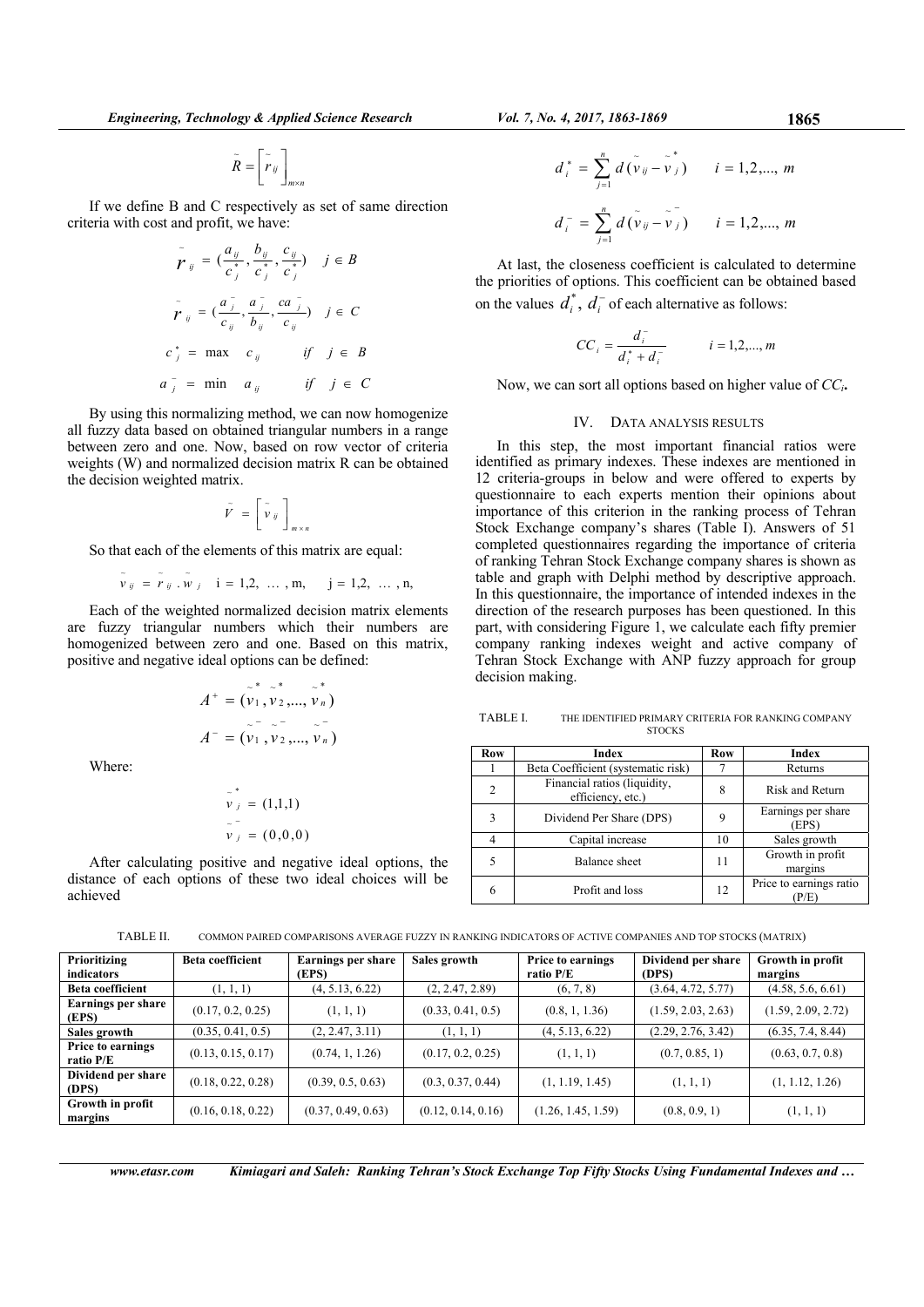

Fig. 1. Company ranking indexes weight and active company of Tehran Stock Exchange with ANP fuzzy

Then, pairwise comparison of 6 final criteria is defined, rather than goal and other criteria (control criteria) including 7 tables in second questionnaire were offered to persons who complete the first questionnaire and decision- making group members compared criteria pairwise comparison in Verbal terms forms "same preferences, small preferred, the strong preference, preferred very strong "which respectively represent fuzzy numbers are 1,3,5,7,9. It should be noted that the decision group members were asked to fill out entries above the main diagonal of pair-wise comparison tables, because in considered fuzzy ANP approach, pairwise comparison matrices elements are reversed in comparison to the main diameter. Summarizing shows the pairwise comparison of indexes for  $W$  <sup>22</sup> matrix (Table II-VIII).

TABLE III. COMMON PAIRED COMPARISONS AVERAGE FUZZY IN RANKING INDICATORS IN RELATION TO BETA COEFFICIENT INDEX

| Beta coefficient               | Earnings per share<br>(EPS) | Sales growth       | Price to earnings ratio<br>P/E | Dividend per share<br>(DPS) | Growth in profit<br>margins |
|--------------------------------|-----------------------------|--------------------|--------------------------------|-----------------------------|-----------------------------|
| Earnings per share<br>(EPS)    | (1, 1, 1)                   | (0.33, 0.41, 0.5)  | (0.56, 0.64, 0.75)             | (1, 1.19, 1.45)             | (1.48, 1.71, 1.96)          |
| Sales growth                   | (2, 2.47, 3.11)             | (1, 1, 1)          | (5.25, 6.26, 7.27)             | (1.82, 2.27, 2.89)          | (0.61, 0.72, 0.86)          |
| Price to earnings ratio<br>P/E | (1.34, 1.58, 1.82)          | (0.14, 0.16, 0.2)  | (1, 1, 1)                      | (1.34, 1.58, 1.82)          | (0.18, 0.22, 0.28)          |
| Dividend per share<br>(DPS)    | (0.7, 0.85, 1)              | (0.35, 0.45, 0.56) | (0.56, 0.64, 0.75)             | (1, 1, 1)                   | (0.56, 0.64, 0.75)          |
| Growth in profit<br>margins    | (0.52, 0.59, 0.68)          | (1.17, 1.41, 1.66) | (3.64, 4.72, 5.77)             | (1.34, 1.58, 1.82)          | (1, 1, 1)                   |

TABLE IV. COMMON PAIRED COMPARISONS AVERAGE FUZZY IN RANKING INDICATORS IN RELATION TO EARNINGS PER SHARE (EPS)

| <b>Earnings per share</b><br>(EPS) | Beta coefficient   | Sales growth      | Price to earnings ratio<br>P/E | Dividend per share<br>(DPS) | Growth in profit<br>margins |
|------------------------------------|--------------------|-------------------|--------------------------------|-----------------------------|-----------------------------|
| <b>Beta coefficient</b>            | (1, 1, 1)          | (0.71, 0.85, 1)   | (1.42, 1.74, 2.24)             | (4, 5, 6)                   | (1.16, 1.35, 1.59)          |
| Sales growth                       | (1, 1.19, 1.42)    | (1, 1, 1)         | (2, 3, 4)                      | (0.71, 0.85, 1)             | (0.87, 1, 1.16)             |
| Price to earnings ratio<br>P/E     | (0.45, 0.58, 0.71) | (0.25, 0.34, 0.5) | (1, 1, 1)                      | (0.82, 1, 1.23)             | (0.82, 1, 1.23)             |
| Dividend per share<br>(DPS)        | (0.17, 0.2, 0.25)  | (1, 1.19, 1.42)   | (0.82, 1, 1.23)                | (1, 1, 1)                   | (0.87, 1, 1.16)             |
| Growth in profit<br>margins        | (0.64, 0.75, 0.87) | (0.87, 1, 1.16)   | (0.82, 1, 1.23)                | (0.87, 1, 1.16)             | (1, 1, 1)                   |

TABLE V. COMMON PAIRED COMPARISONS AVERAGE FUZZY IN RANKING INDICATORS IN RELATION TO SALES GROWTH

| Sales growth                   | <b>Beta coefficient</b> | <b>Earnings per share</b><br>(EPS) | Price to earnings ratio<br>P/E | Dividend per share<br>(DPS) | Growth in profit<br>margins |
|--------------------------------|-------------------------|------------------------------------|--------------------------------|-----------------------------|-----------------------------|
| <b>Beta coefficient</b>        | (1, 1, 1)               | (0.45, 0.58, 0.71)                 | (6.93, 7.94, 8.95)             | (4.9, 5.92, 6.93)           | (1, 1.19, 1.42)             |
| Earnings per share<br>(EPS)    | (1.42, 1.74, 2.24)      | (1, 1, 1)                          | (8, 9, 10)                     | (4, 5.2, 6.33)              | (4, 5, 6)                   |
| Price to earnings ratio<br>P/E | (0.12, 0.13, 0.15)      | (0.1, 0.12, 0.13)                  | (1, 1, 1)                      | (0.36, 0.38, 0.41)          | (0.12, 0.13, 0.15)          |
| Dividend per share<br>(DPS)    | (0.15, 0.17, 0.21)      | (0.16, 0.2, 0.25)                  | (2.45, 2.65, 2.83)             | (1, 1, 1)                   | (0.13, 0.15, 0.18)          |
| Growth in profit<br>margins    | (0.71, 0.85, 1)         | (0.17, 0.2, 0.25)                  | (6.93, 7.94, 8.95)             | (5.66, 6.71, 7.75)          | (1, 1, 1)                   |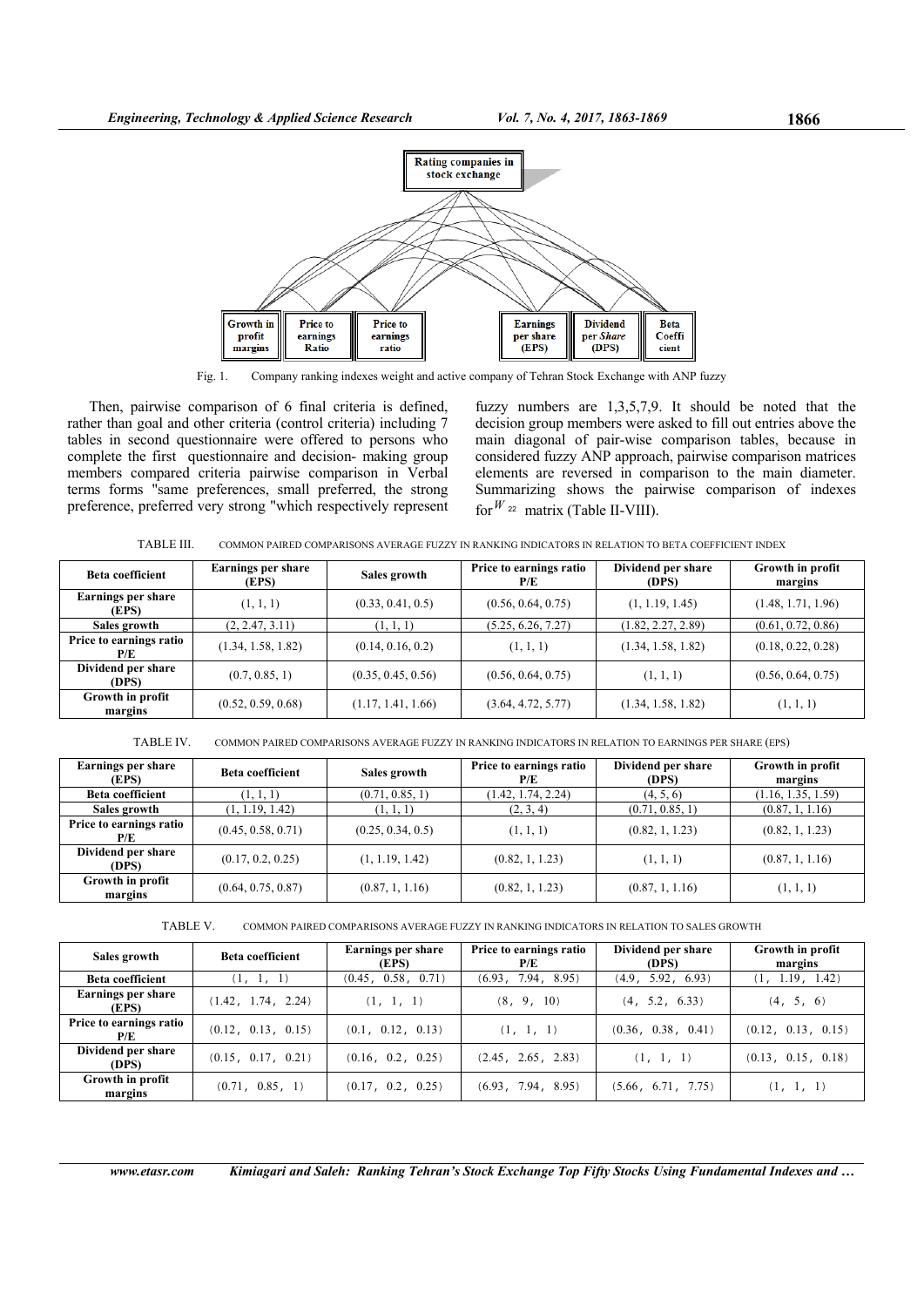*Engineering, Technology & Applied Science Research Vol. 7, No. 4, 2017, 1863-1869* **1867** 

| <b>TABLE VI.</b>               |                         | COMMON PAIRED COMPARISONS AVERAGE FUZZY IN RANKING INDICATORS IN RELATION TO PRICE TO EARNINGS RATIO P/E |              |                             |                             |  |  |  |
|--------------------------------|-------------------------|----------------------------------------------------------------------------------------------------------|--------------|-----------------------------|-----------------------------|--|--|--|
| Price to earnings ratio<br>P/E | <b>Beta coefficient</b> | Earnings per share<br>(EPS)                                                                              | Sales growth | Dividend per share<br>(DPS) | Growth in profit<br>margins |  |  |  |

| l'/l                        |                    | (EPS)              |                    | (DPS)             | margins           |
|-----------------------------|--------------------|--------------------|--------------------|-------------------|-------------------|
| <b>Beta coefficient</b>     | (1, 1, 1)          | (2.45, 2.65, 2.83) | (2.45, 2.65, 2.83) | (1.23, 1.53, 2)   | (2.83, 3.88, 4.9) |
| Earnings per share<br>(EPS) | (0.36, 0.38, 0.41) | (1, 1, 1)          | (1.42, 1.74, 2)    | (1.42, 1.74, 2)   | (0.5, 0.66, 0.82) |
| Sales growth                | (0.36, 0.38, 0.41) | (0.5, 0.58, 0.71)  | (1, 1, 1)          | (0.41, 0.45, 0.5) | (0.5, 0.66, 0.82) |
| Dividend per share<br>(DPS) | (0.5, 0.66, 0.82)  | (0.5, 0.58, 0.71)  | (2, 2.24, 2.45)    | (1, 1, 1)         | (0.58, 0.78, 1)   |
| Growth in profit<br>margins | (0.36, 0.26, 0.21) | (1.23, 1.53, 2)    | (1.23, 1.53, 2)    | (1, 1.3, 1.74)    | (1, 1, 1)         |

TABLE VII. COMMON PAIRED COMPARISONS AVERAGE FUZZY IN RANKING INDICATORS IN RELATION TO DIVIDEND PER SHARE (DPS)

| Dividend per share<br>(DPS)    | <b>Beta coefficient</b> | <b>Earnings per share</b><br>(EPS) | Sales growth      | Price to earnings ratio<br>P/E | Growth in profit<br>margins |
|--------------------------------|-------------------------|------------------------------------|-------------------|--------------------------------|-----------------------------|
| <b>Beta coefficient</b>        | (1, 1, 1)               | (2, 2.24, 2.45)                    | (4, 5, 6)         | (1, 1.3, 1.74)                 | (0.82, 1, 1.23)             |
| Earnings per share<br>(EPS)    | (0.41, 0.45, 0.5)       | (1, 1, 1)                          | (1.42, 1.74, 2)   | (0.21, 0.26, 0.36)             | (0.5, 0.66, 0.82)           |
| Sales growth                   | (0.17, 0.2, 0.25)       | (0.5, 0.58, 0.71)                  | (1, 1, 1)         | (0.15, 0.17, 0.21)             | (0.5, 0.66, 0.82)           |
| Price to earnings ratio<br>P/E | (0.58, 0.78, 1)         | (2.83, 3.88, 4.9)                  | (4.9, 5.92, 6.93) | (1, 1, 1)                      | (1.16, 1.35, 1.59)          |
| Growth in profit<br>margins    | (0.82, 1, 1.23)         | (1.23, 1.53, 2)                    | (1.23, 1.53, 2)   | (0.64, 0.75, 0.87)             | (1, 1, 1)                   |

TABLE VIII. COMMON PAIRED COMPARISONS AVERAGE FUZZY IN RANKING INDICATORS IN RELATION TO GROWTH IN PROFIT MARGINS

| Growth in profit<br>margins    | <b>Beta coefficient</b> | Earnings per share<br>(EPS) | Sales growth       | Price to earnings ratio<br>P/E | Dividend per share<br>(DPS) |
|--------------------------------|-------------------------|-----------------------------|--------------------|--------------------------------|-----------------------------|
| Beta coefficient               | (1, 1, 1)               | (2, 2.24, 2.45)             | (0.71, 1, 1.42)    | (2.45, 2.65, 2.83)             | (1.23, 1.53, 2)             |
| Earnings per share<br>(EPS)    | (0.41, 0.45, 0.5)       | (1, 1, 1)                   | (0.21, 0.26, 0.36) | (0.41, 0.45, 0.5)              | (0.25, 0.34, 0.5)           |
| Sales growth                   | (0.71, 1, 1.42)         | (2.83, 3.88, 4.9)           | (1, 1, 1)          | (0.5, 0.58, 0.71)              | (2, 2.24, 2.45)             |
| Price to earnings ratio<br>P/E | (0.36, 0.38, 0.41)      | (2, 2.24, 2.45)             | (1.42, 1.74, 2)    | (1, 1, 1)                      | (2, 2.24, 2.45)             |
| Dividend per share<br>(DPS)    | (0.5, 0.66, 0.82)       | (2, 3, 4)                   | (0.41, 0.45, 0.5)  | (0.41, 0.45, 0.5)              | (1, 1, 1)                   |

Fuzzy weight for each factor of prioritizing top and active companies in stock exchange is as shown in Table IX. The fuzzy weight of each prioritizing indicator of active and top companies in stock exchange is shown in Table X. In the next

phase, ranking of companies using TOPSIS fuzzy approach is determined with respect to the decision criteria specified above and the above weights (Tables XII-XII).

| TABLE IX.<br>- FUZZY WEIGHT FOR EACH FACTOR OF PRIORITIZING TOP AND ACTIVE COMPANIES IN STOCK EXCHANGE |  |
|--------------------------------------------------------------------------------------------------------|--|
|--------------------------------------------------------------------------------------------------------|--|

| <b>Prioritizing indicators</b> |       | $\left(\prod_{i=1}^{6} a_{kj}^{s}\right)^{\frac{1}{6}} s \in \{l,m,u\}$ |       | $W_k^s = \frac{\left(\prod_{j=1}^6 a_{kj}^s\right)}{\sum_{j=1}^6 \left(\prod_{j=1}^6 a_{jj}^s\right)^{\frac{1}{16}}}$<br>$i-1$ |       |       | Weight of each indicator |
|--------------------------------|-------|-------------------------------------------------------------------------|-------|--------------------------------------------------------------------------------------------------------------------------------|-------|-------|--------------------------|
|                                |       | m                                                                       | u     |                                                                                                                                | m     | u     |                          |
| Beta coefficient               | 0.967 | 1.338                                                                   | 1.849 | 0.114                                                                                                                          | 0.158 | 0.218 | (0.11, 0.15, 0.21)       |
| Earnings per share (EPS)       | 1.355 | 1.870                                                                   | 2.533 | 0.160                                                                                                                          | 0.221 | 0.299 | (0.16, 0.22, 0.29)       |
| Sales growth                   | 1.154 | 1.621                                                                   | 2.227 | 0.136                                                                                                                          | 0.191 | 0.263 | (0.13, 0.19, 0.26)       |
| Price to earnings ratio P/E    | 0.659 | 0.909                                                                   | 1.251 | 0.078                                                                                                                          | 0.107 | 0.148 | (0.78, 0.10, 0.15)       |
| Dividend per share (DPS)       | 0.677 | 0.940                                                                   | 1.281 | 0.080                                                                                                                          | 0.111 | 0.151 | (0.08, 0.11, 0.15)       |
| Growth in profit margins       | 1.288 | 1.789                                                                   | 2.429 | 0.152                                                                                                                          | 0.211 | 0.287 | (0.15, 0.21, 0.28)       |
|                                |       | 8.467                                                                   |       |                                                                                                                                |       |       |                          |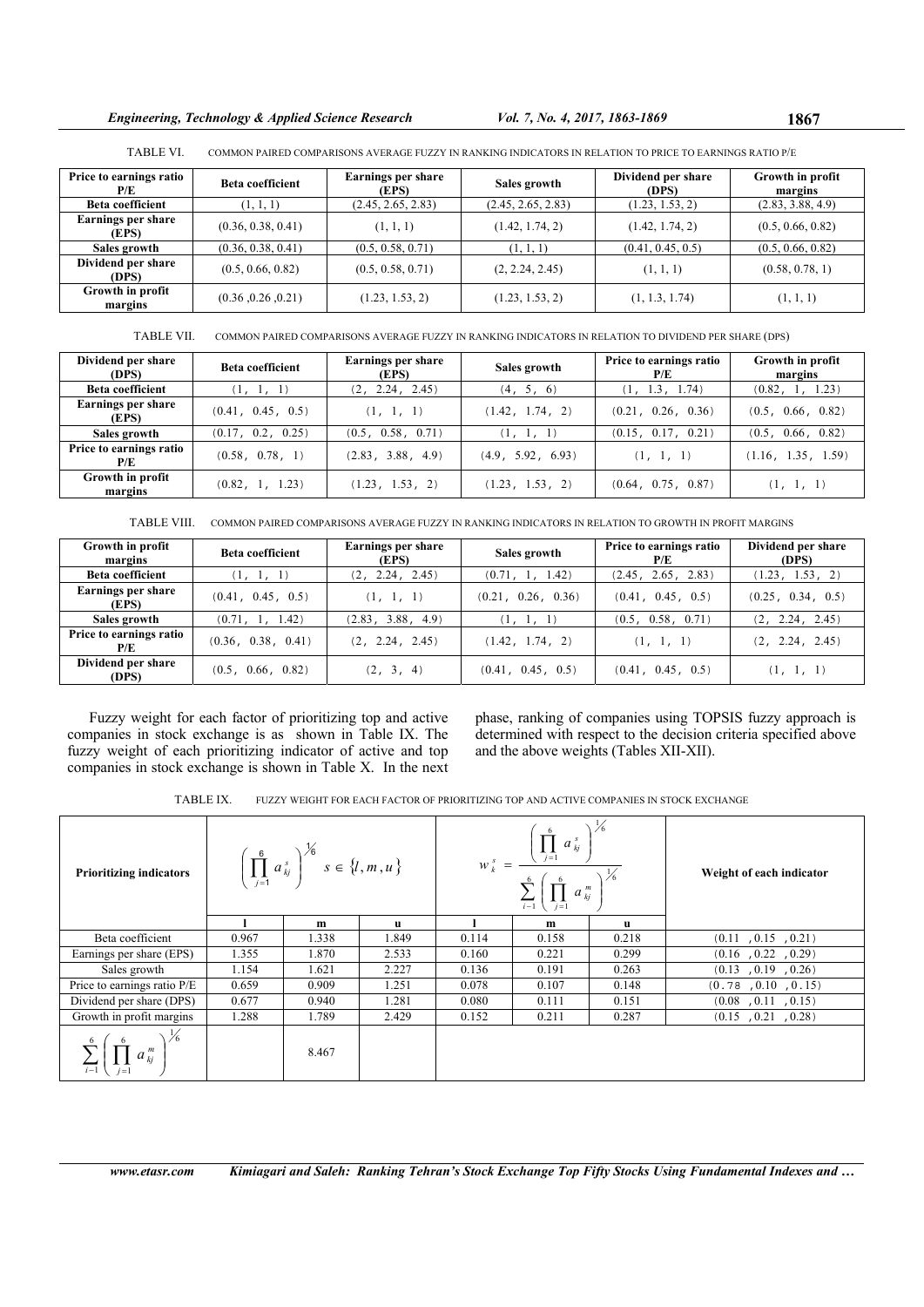| TABLE X. |  | FUZZY WEIGHT OF EACH PRIORITIZING INDICATORS |  |
|----------|--|----------------------------------------------|--|
|          |  |                                              |  |

| Prioritizing indicators     | Absolute Weight of indicators | Priority |
|-----------------------------|-------------------------------|----------|
| Beta coefficient            | 0.161                         |          |
| Earnings per share (EPS)    | 0.224                         |          |
| Sales growth                | 0.194                         |          |
| Price to earnings ratio P/E | 0.109                         |          |
| Dividend per share (DPS)    | 0.113                         |          |
| Growth in profit margins    | 0.214                         |          |

| <b>Growth</b> in<br>profit margins | <b>DPS</b> | P/E    | <b>Sales</b><br>growth | <b>EPS</b> | Beta<br>coefficient | Growth<br>in profit<br>margins | <b>DPS</b> | P/E   | <b>Sales</b><br>growth | <b>EPS</b> | Beta<br>coefficient |
|------------------------------------|------------|--------|------------------------|------------|---------------------|--------------------------------|------------|-------|------------------------|------------|---------------------|
| 11.998                             | 128.750    | 6.143  | 52.975                 | 39.735     | 1.510               | 8.333                          | 520.000    | 2.583 | 27.430                 | 28.145     | 0.033               |
| $-3.888$                           | 127.000    | 3.363  | 13.735                 | 29.613     | 0.670               | $-0.515$                       | 668.750    | 2.483 | 21.105                 | 20.655     | 0.320               |
| 13.523                             | 117.500    | 9.035  | 43.523                 | 18.243     | 0.513               | $-55.113$                      | 307.500    | 7.040 | 412.638                | 63.478     | 0.953               |
| 1.213                              | 605.750    | 6.888  | 22.023                 | 21.830     | 0.580               | 5.040                          | 1680.000   | 5.390 | 21.048                 | 5.928      | 0.528               |
| 1.240                              | 205.000    | 6.077  | 67.127                 | 73.353     | 0.438               | 3.583                          | 781.250    | 7.630 | 14.310                 | 13.655     | 0.798               |
| 3.517                              | 132.500    | 18.680 | $-6.750$               | $-9.910$   | $-0.002$            | 1.713                          | 2375.000   | 4.615 | 12.698                 | 16.963     | 1.295               |
| $-34.055$                          | 500.000    | 4.780  | 49.868                 | 71.138     | 0.000               | 9.358                          | 722.500    | 7.105 | 16.793                 | 22.595     | 0.195               |
| 30.235                             | 520.000    | 5.815  | 23.775                 | 37.140     | 1.325               | 178.428                        | 196.333    | 6.763 | 57.210                 | 281.380    | 0.280               |
| $-18.305$                          | 342.500    | 2.733  | 60.427                 | 57.987     | 0.168               | $-22.458$                      | 775.000    | 3.938 | 44.020                 | 18.253     | 0.435               |
| $-3.257$                           | 215.000    | 5.028  | 10.725                 | 62.240     | 0.130               | 0.220                          | 642.500    | 9.513 | 49.735                 | 49.795     | 1.305               |
| 44.873                             | 3500.000   | 51.660 | 17.143                 | 13.005     | 0.460               | 6.305                          | 750.000    | 6.115 | 30.088                 | 27.445     | 0.240               |
| $-18.065$                          | 332.500    | 15.263 | 30.675                 | $-8.118$   | 0.060               | $-16.990$                      | 1369.000   | 2.658 | 42.238                 | 15.055     | 1.058               |
| $-48.018$                          | 197.500    | 5.103  | 23.855                 | 51.248     | $-0.073$            | $-4.443$                       | 739.250    | 2.855 | 14.315                 | 1.723      | 0.485               |
| 25.350                             | 1300.000   | 3.180  | 30.215                 | $-6.185$   | 0.273               | $-29.158$                      | 840.000    | 4.770 | 33.123                 | $-4.450$   | $-0.770$            |
| 2.608                              | 362.500    | 2.948  | 40.620                 | 2.095      | 1.180               | 1.243                          | 275.000    | 5.250 | 9.443                  | 12.208     | 1.163               |
| $-26.118$                          | 104.000    | 6.298  | $-5.480$               | 6.553      | 0.083               | $-84.318$                      | 116.667    | 3.470 | 3.505                  | 48.287     | 0.873               |
| 45.248                             | 432.500    | 6.903  | 25.160                 | 39.855     | 0.550               | $-0.783$                       | 295.500    | 2.755 | 10.935                 | 9.225      | 0.255               |
| 29.088                             | 242.500    | 3.995  | $-6.813$               | 1.323      | $-0.163$            | $-3.268$                       | 170.500    | 5.695 | 14.435                 | 10.088     | 0.745               |
| 15.455                             | 420.000    | 3.590  | 433.520                | 6.175      | 0.343               | $-8.405$                       | 76.500     | 3.805 | 73.783                 | 40.838     | 1.293               |
| 596.525                            | 562.500    | 8.153  | 31.773                 | 28.333     | 2.133               | 43.045                         | 431.250    | 3.388 | 3.773                  | 1.023      | 0.243               |
| $-0.508$                           | 587.750    | 5.473  | 20.638                 | 33.588     | 1.243               | 71.525                         | 71.250     | 6.063 | 24.575                 | 102.623    | 0.295               |
| 15.725                             | 440.000    | 2.858  | 4.443                  | 0.443      | 0.338               | 434.108                        | 135.000    | 3.783 | 5.295                  | 486.618    | 0.983               |
| $-5.027$                           | 328.250    | 3.410  | 18.400                 | 16.175     | 0.313               | 3.497                          | 105.000    | 5.190 | 32.937                 | 38.383     | 0.723               |
| $-1.638$                           | 2800.000   | 5.000  | 27.255                 | 1.100      | 1.043               | 9.613                          | 247.500    | 4.713 | 33.693                 | 25.765     | 0.238               |
| $-21.625$                          | 1650.000   | 6.350  | 52.975                 | 39.735     | 0.985               | 8.333                          | 215.000    | 9.205 | 1.503                  | 9.003      | 0.765               |

# TABLE XI. FIFTY PREMIER COMPANY DATA RANKING INDEXES

TABLE XII. THE RESULTS OF PRIORITIZING TOP AND ACTIVE COMPANIES IN STOCK EXCHANGE

| Rank           | $CC_i$ | $d_i^-$ | $d_i^*$ | Rank | $CC_i$ | $d_i^-$ | $d_i^*$ | Rank | $CC_i$ | $d_i^-$ | $d_i^*$ |
|----------------|--------|---------|---------|------|--------|---------|---------|------|--------|---------|---------|
|                | 0.476  | 2.545   | 2.805   | 23   | 0.415  | 2.321   | 3.266   | 45   | 0.397  | 2.204   | 3.350   |
| $\overline{c}$ | 0.471  | 2.492   | 2.797   | 24   | 0.415  | 2.287   | 3.225   | 46   | 0.397  | 2.099   | 3.191   |
| 3              | 0.462  | 2.405   | 2.803   | 25   | 0.415  | 2.265   | 3.194   | 47   | 0.393  | 2.117   | 3.272   |
| 4              | 0.447  | 2.337   | 2.897   | 26   | 0.415  | 2.294   | 3.237   | 48   | 0.390  | 2.098   | 3.281   |
| 5              | 0.436  | 2.285   | 2.952   | 27   | 0.414  | 2.277   | 3.217   | 49   | 0.378  | 2.049   | 3.375   |
| 6              | 0.431  | 2.389   | 3.155   | 28   | 0.414  | 2.284   | 3.232   | 50   | 0.370  | 1.853   | 3.157   |
| 7              | 0.428  | 2.310   | 3.093   | 29   | 0.414  | 2.232   | 3.160   |      |        |         |         |
| 8              | 0.427  | 2.232   | 2.999   | 30   | 0.410  | 2.194   | 3.162   |      |        |         |         |
| 9              | 0.426  | 2.318   | 3.119   | 31   | 0.408  | 2.237   | 3.241   |      |        |         |         |
| 10             | 0.426  | 2.303   | 3.103   | 32   | 0.408  | 2.188   | 3.174   |      |        |         |         |
| 11             | 0.425  | 2.258   | 3.059   | 33   | 0.407  | 2.201   | 3.210   |      |        |         |         |
| 12             | 0.424  | 2.330   | 3.160   | 34   | 0.406  | 2.171   | 3.170   |      |        |         |         |
| 13             | 0.423  | 2.195   | 2.997   | 35   | 0.406  | 2.190   | 3.207   |      |        |         |         |
| 14             | 0.422  | 2.237   | 3.067   | 36   | 0.405  | 2.247   | 3.297   |      |        |         |         |
| 15             | 0.421  | 2.299   | 3.162   | 37   | 0.404  | 2.151   | 3.174   |      |        |         |         |
| 16             | 0.420  | 2.263   | 3.128   | 38   | 0.404  | 2.061   | 3.044   |      |        |         |         |
| 17             | 0.418  | 2.253   | 3.141   | 39   | 0.403  | 2.140   | 3.175   |      |        |         |         |
| 18             | 0.418  | 2.247   | 3.133   | 40   | 0.401  | 2.126   | 3.170   |      |        |         |         |
| 19             | 0.417  | 2.294   | 3.202   | 41   | 0.401  | 2.183   | 3.257   |      |        |         |         |
| 20             | 0.417  | 2.231   | 3.114   | 42   | 0.401  | 2.155   | 3.215   |      |        |         |         |
| 21             | 0.416  | 2.272   | 3.185   | 43   | 0.398  | 2.066   | 3.120   |      |        |         |         |
| 22             | 0.416  | 2.275   | 3.196   | 44   | 0.397  | 2.145   | 3.252   |      |        |         |         |

*www.etasr.com Kimiagari and Saleh: Ranking Tehran's Stock Exchange Top Fifty Stocks Using Fundamental Indexes and …*